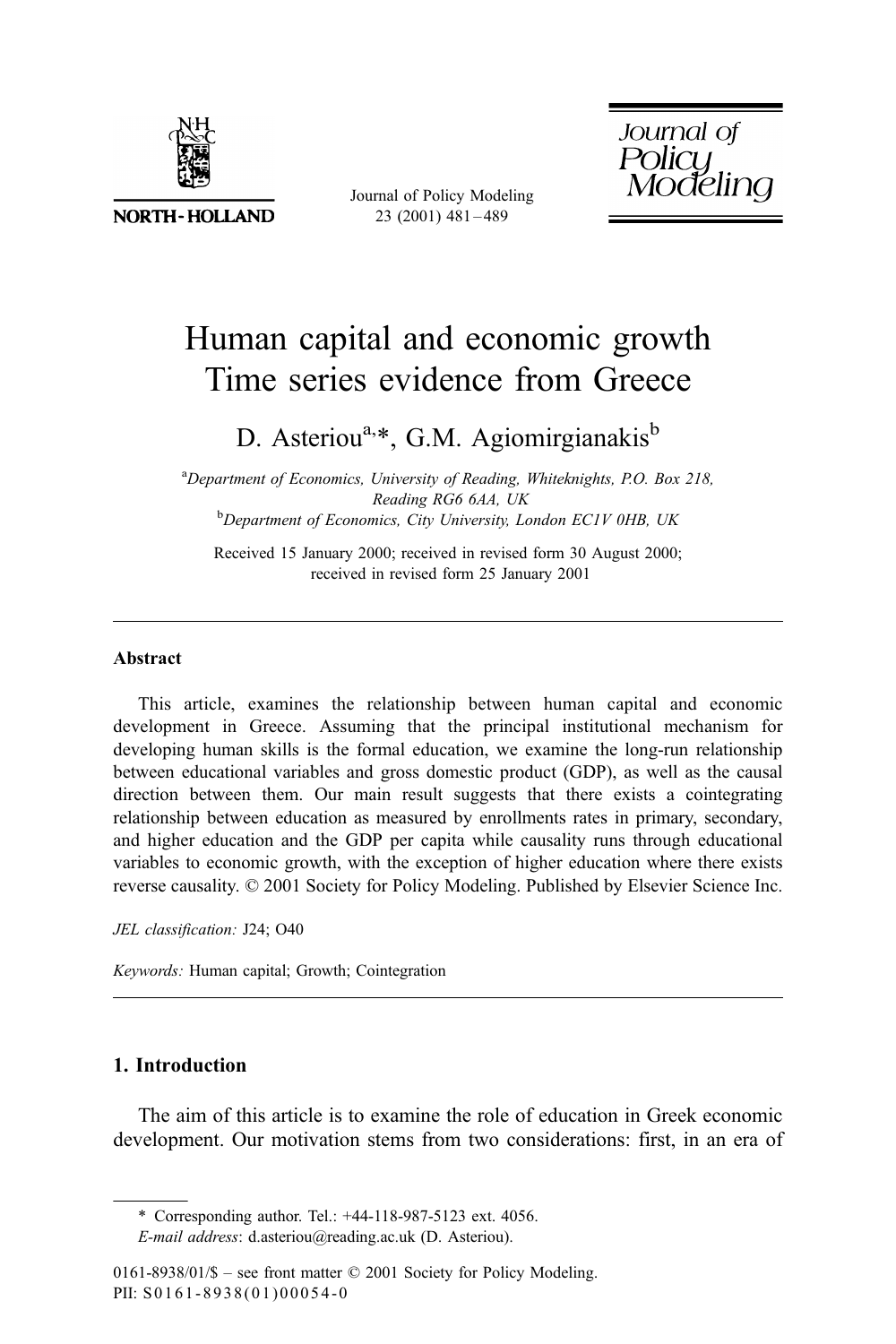increasing globalisation and accelerating worldwide technological advances, shortages in human skills may result in an effective constraint to the economic growth of a modern economy. Second, Greece has recently committed itself to the goal of an expansion of educational opportunities in the higher education.<sup>1</sup> Until now, Greece has an equal opportunity system available free to all residents: public financed primary, secondary, and higher education, while entry examinations exist for higher education. This system normally results in an exclusion of a great number of candidates from higher education, each year. Nowadays, however, Greek educational policymakers plan the abolition of the entry examination system that allows free higher education virtually to every candidate.

The existing literature on the role of education on economic growth usually employs standard sources-of-growth equations based on a dynamic Cobb – Douglas aggregate production function, which can easily be extended to include human capital as a determinant of the economy's growth rate. One strand of models includes those by Barro (1991), Barro and Lee (1993), and Baumol (1986), which argue that human capital plays an important role as a facilitating factor on the international transfer of technology from innovating countries to "imitating" ones, helping them to "catch-up" with the developed countries. Also, Mankiw, Romer, and Weil (1992) show that an extended Solow-type growth model, when solved for the steady-state per capita income level, ends up in an equation that includes physical and human capital as the basic growth determinants. Alternatively, on the endogenous growth side of models, human capital accumulation has been recognised as one of the most important engines of economic growth. Romer (1990) develops a growth model, assuming that the creation of new ideas/designs is a direct function of the human capital (which has the form of scientific knowledge). Therefore, investment in human capital, by improving research and development, entails a growth in physical capital investment, which in turn results in higher real growth rates. Persistent accumulation of knowledge by human beings, either with intentional efforts (Lucas, 1988) or with learning by doing (Azariades & Drazen, 1990), promotes the productivity of labour and capital, and is the driving force of economic growth (see Kim, 1998). Investment in human capital is generally proxied by educational variables. Indeed, it is widely accepted that the principal institutional mechanism for developing human skills and knowledge is the formal educational system. Most developing countries have been led to believe that the rapid expansion of educational opportunities is the key to their economic and national development.

The focus of this article is on the potential impact of an enlarged number of highly educated people to Greek economic growth. More specifically, the hypothesis that we want to test is whether or not this educational expansion

<sup>&</sup>lt;sup>1</sup> This increase in the number of higher education students is either due to the establishment of new universities or due to an increase in the number of enrollments in the existing ones. Characteristically, one could say that in the last 10 years at least three universities have opened: Ioannina, Aegean, and Open University.